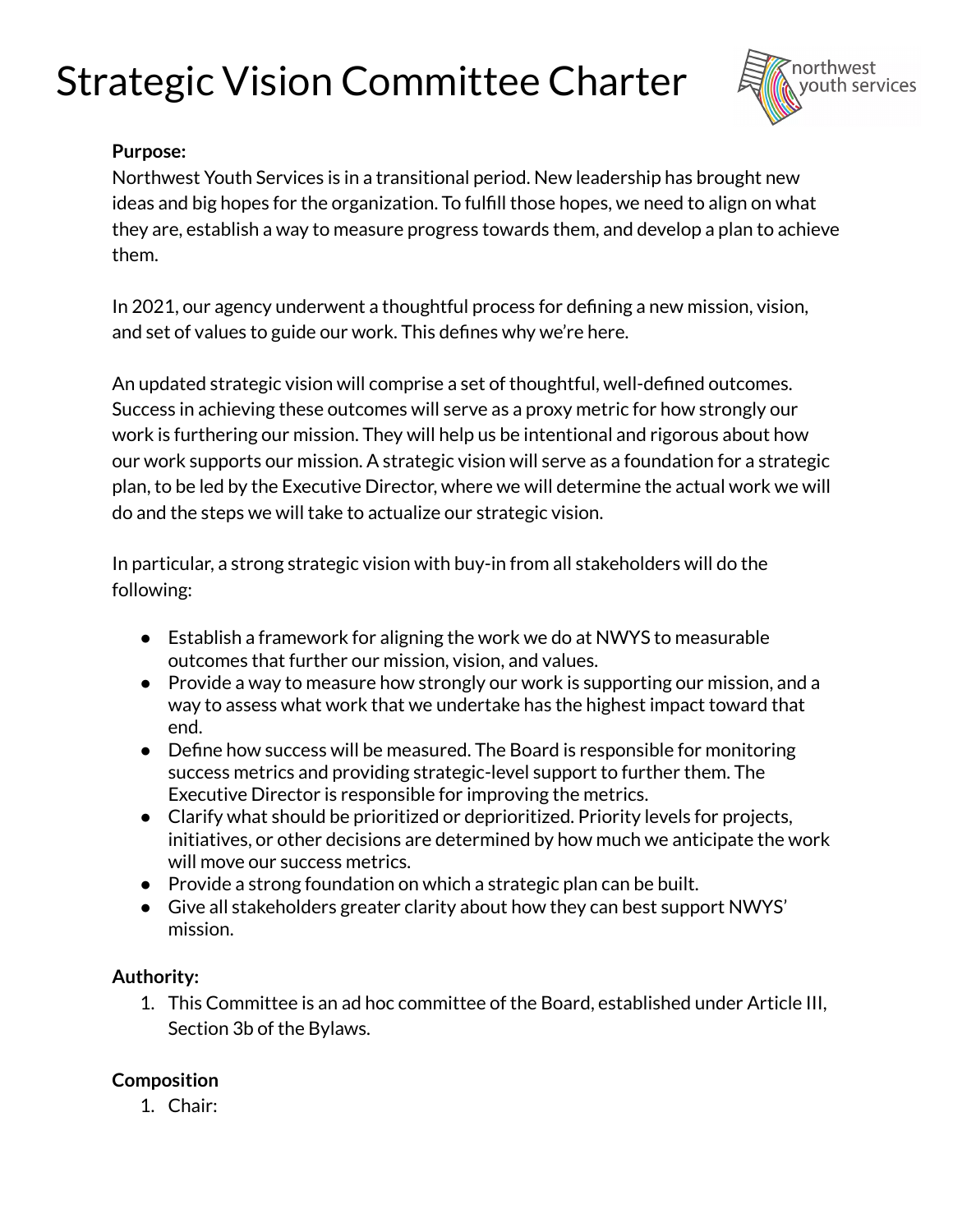- a. Per Article III, Section 3b-3c of the Bylaws, the chair of the committee must be a Director and is to be appointed by the President.
- b. The Chair may resign or be removed at any time by majority vote of the Board. Should the Chair resign or be removed, the President will appoint a new chair.
- 2. Members:
	- a. Per RCW [24.03.115,](https://app.leg.wa.gov/RCW/default.aspx?cite=24.03.115) the Committee must include two or more directors in its membership. There is no maximum number of members.
	- b. The Board may appoint members to or remove members from the Committee with a majority vote.
	- c. The President is an ex-officio member of the Committee who has the right, but not the obligation, to participate in the proceedings of the Committee.
- 3. Secretary:
	- a. The Committee may appoint a member or non-member to serve as the Secretary of the Committee. A non-member Secretary has no voting power.
	- b. Whenever a Secretary is not appointed or present at a Committee proceeding, the Chair will serve as the de facto Secretary.
- 4. Initial composition:
	- a. The President appoints Colton Redtfeldt to be the initial Chair of the Committee.
	- b. The initial members of the Committee are its Chair, the President, and the Executive Director.

## **Operations**

- 1. Non-member guests:
	- a. The Committee may invite any non-member of the Committee to attend proceedings of the Committee. Non-member guests have no voting power.
	- b. Attendance of Committee meetings is otherwise closed to non-members of the Committee.
- 2. Decision-making process:
	- a. A majority of Committee members will constitute a quorum.
	- b. The President is not counted in determining the number required for a quorum or whether a quorum is present at a meeting.
	- c. Committee approvals require a vote of a majority of the Committee members. In a synchronous Committee proceeding, as in a Zoom or in-person meeting, a majority is defined with respect to the number of Committee members present at the proceeding. In an asynchronous proceeding, such as over email, a majority is defined with respect to the total Committee membership.
	- d. The Board may amend this charter at any time with a majority vote.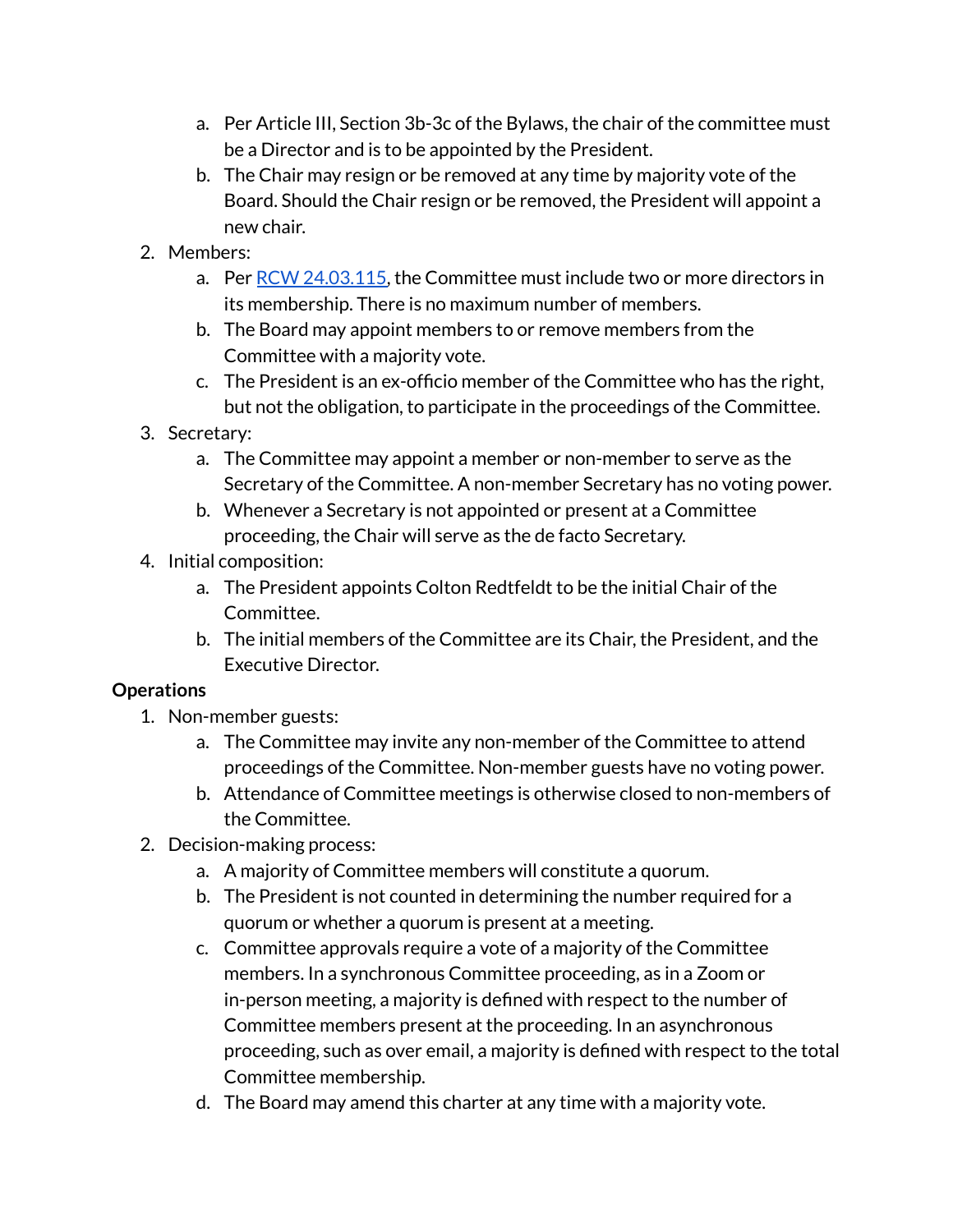- 3. Timeline:
	- a. The Committee will meet with such frequency as it may determine.
	- b. The Committee will be dissolved when a Strategic Vision has been approved by the Board.

## **Responsibilities**

- 1. The Chair is responsible for:
	- a. Preparing for and presiding over Committee meetings.
	- b. Representing the Board of Directors and building their buy-in for the strategic visioning process and outcome:
		- i. Encouraging Board participation in surveys and interviews.
		- ii. Ensuring that Board of Directors' perspectives are well-represented and duly considered in all Committee proceedings
		- iii. Communicating the work of the Committee to the Board, addressing their concerns, and earning their enthusiastic buy-in for the outcome
- 2. The Executive Director is responsible for:
	- a. Representing the staff and building their buy-in for the strategic visioning process and outcome:
		- i. Encouraging staff participation in surveys and interviews.
		- ii. Ensuring that staff perspectives are well-represented and duly considered in all Committee proceedings
		- iii. Communicating the work of the Committee to the staff, addressing their concerns, and earning their enthusiastic buy-in for the outcome
- 3. The Secretary is responsible for:
	- a. Keeping minutes of each meeting.
	- b. Ensuring that Committee meeting minutes are distributed to the Board before the following Board meeting.
	- c. Ensuring that Committee meeting minutes are distributed to staff before the following quarterly Town Hall.
- 4. All members are responsible for:
	- a. Attending all Committee meetings.
	- b. Showing respect for and careful consideration of the views of the Board and the views of the staff. Every individual doesn't need to love every detail of the Committee's work, but it is the Committee's duty to show due respect to all parties such that they will in turn respect and embrace the outcome of this process.

### **Deliverables**

1. By no later than the August 2022 Board meeting: